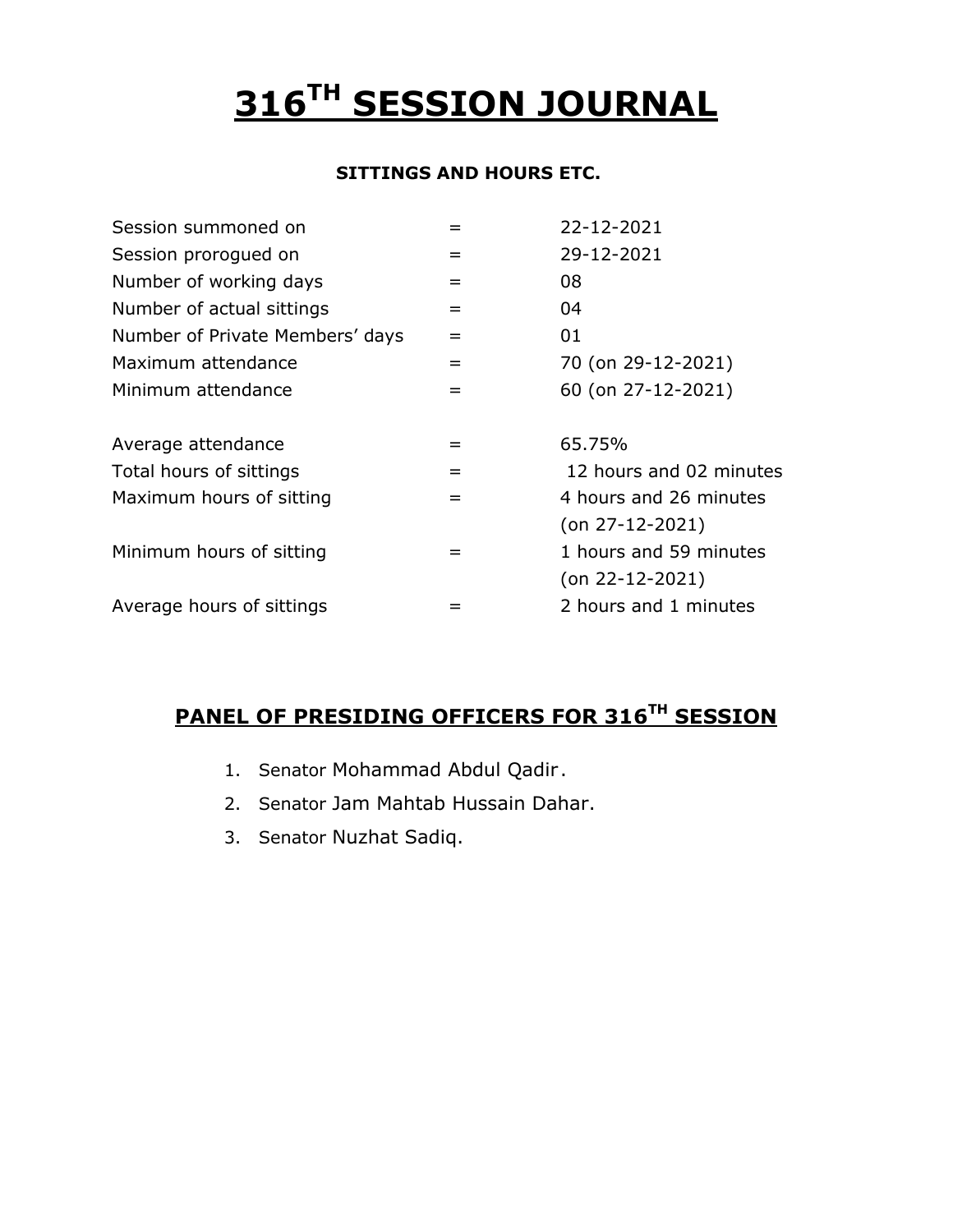# **FATEHA**

| <b>DATE</b> | <b>SUBJECT</b>                                                                                    |                                                                                                                   |
|-------------|---------------------------------------------------------------------------------------------------|-------------------------------------------------------------------------------------------------------------------|
| 22-12-2021  | The House offered fateha for the following:-<br>Former Senator, Mr. Saifullah Khan Paracha.<br>Τ. |                                                                                                                   |
|             | ii.                                                                                               | Martyrs of police and armed forces who laid their lives<br>in the line of duty in different parts of the country. |
|             | iii.                                                                                              | Citizens who died in blasts in Karachi and Quetta.                                                                |
|             | iv.                                                                                               | Doctors, paramedics and citizens who lost their lives<br>to COVID.                                                |

# **BUSINESS TRANSACTED DURING 316th SESSION OF THE SENATE**

#### **LEGISLATIVE BUSINESS**

| 1. | Private Members' Bills introduced during the Session     | 03  |
|----|----------------------------------------------------------|-----|
| 2. | Private Members' Bills received during the Session       | 01  |
| 3. | Private Members' Bills withdrawn by the Members-Incharge | -01 |
| 4. | Private Members' Bills passed during the Session         | 03  |
| 5. | Private Members' Bills referred to concerned Committees  | 04  |

# **RESOLUTIONS**

| Received                             |     |
|--------------------------------------|-----|
| Admitted                             | 154 |
| <b>Disallowed</b>                    | 26  |
| Replied                              | 22  |
| Referred to Committee                | 05  |
| Carry forwarded for the next session | 127 |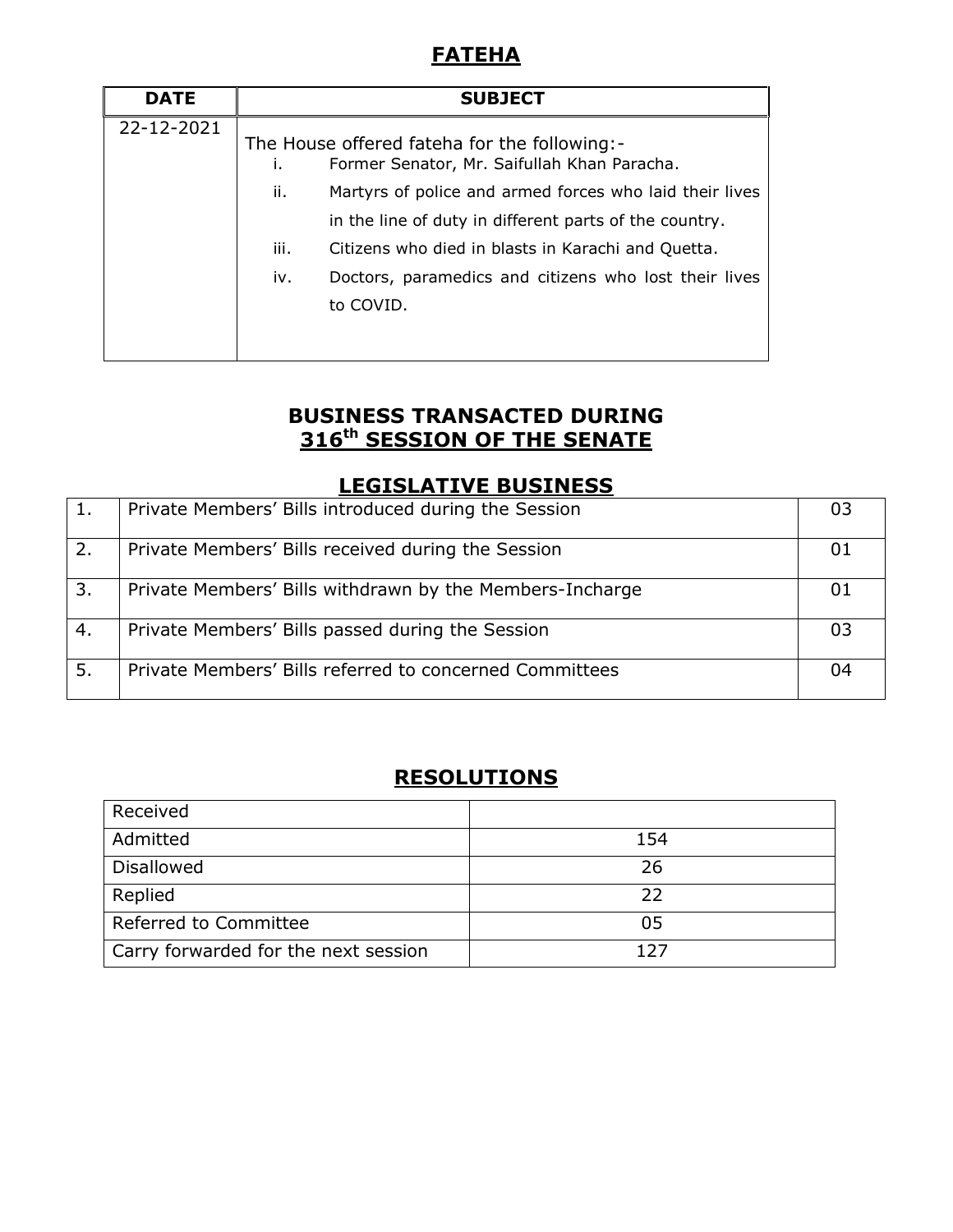# **STARRED QUESTIONS**

| Received                             | 180 |
|--------------------------------------|-----|
| Admitted                             | 154 |
| <b>Disallowed</b>                    | 26  |
| Carry forwarded for the next session | 127 |
| Replied                              | 22  |
| Referred to Committee                | 05  |

# **REPORTS PRESENTED DURING SESSION 316th**

| SR.<br><b>NO</b> | <b>Title of Report</b>                                                                                                                                                                                                                                                                                                                                                                                                                                               | Laid on    |
|------------------|----------------------------------------------------------------------------------------------------------------------------------------------------------------------------------------------------------------------------------------------------------------------------------------------------------------------------------------------------------------------------------------------------------------------------------------------------------------------|------------|
| $\mathbf{1}$     | Senator Faisal Javed, Chairman, Standing<br>Committee<br>Information<br>on<br>and<br>Broadcasting, to presented special report<br>of the Committee on the seminar for<br>young media professionals from Pakistan<br>organized by the combined efforts of<br>Standing Committee<br>Senate<br>on<br>Information and Broadcasting and Chinese<br>Embassy in Pakistan                                                                                                    | 22-12-2021 |
| $\overline{2}$   | Senator Mohammad Humayun Mohmand,<br>Chairman, Standing Committee<br>on<br>National Health Services, Regulations and<br>Coordination, to presented report of the<br>Committee on the Bill further to amend<br>the Transplantation of Human Organs and<br>Tissues Act, 2010 [The Transplantation of<br>Human Organs and Tissues (Amendment)<br>Bill, 2021], introduced by Senators Sana<br>27 <sup>th</sup><br>Jamali<br>and Seemee<br>Ezdi<br>on<br>September, 2021. | 22-12-2021 |
| 3                | Senator Dost Muhammad Khan on behalf<br>Senator Muhammad Khan Qasim,<br>of<br>Standing<br>Committee<br>Chairman,<br>on<br>Railways, to presented report of the<br>Committee on the subject matter of<br>starred question No. 17, asked by Senator<br>Danesh<br>Kumar<br>on<br>14 <sup>th</sup> July, 2021, regarding non-inclusion of<br>Balochistan province in ML-1 project,<br>reasons thereof and the steps to be taken                                          | 22-12-2021 |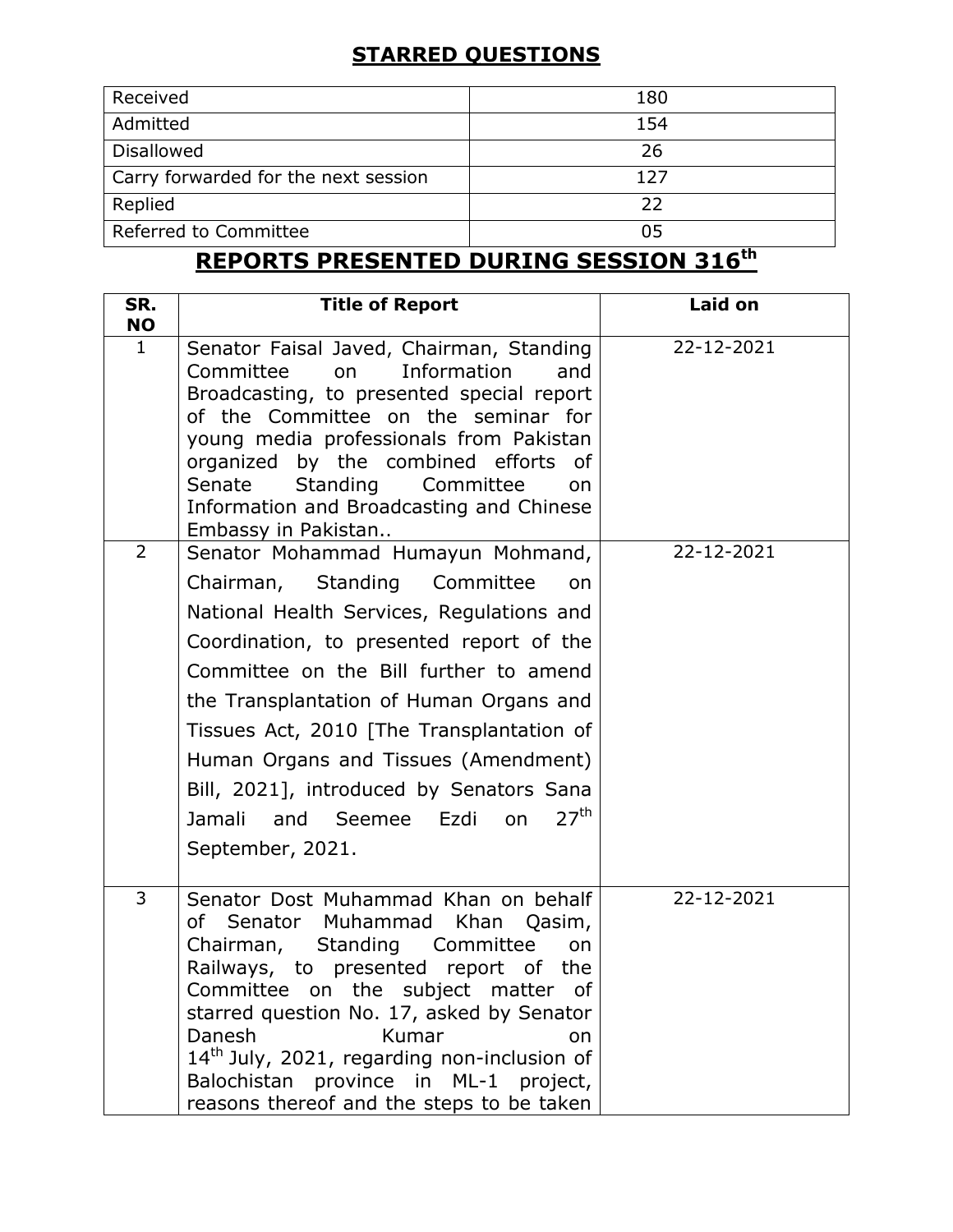|   | by the Government to improve Railway                                                                                                                                                                                                                                                                                                                                                                                                                                       |            |
|---|----------------------------------------------------------------------------------------------------------------------------------------------------------------------------------------------------------------------------------------------------------------------------------------------------------------------------------------------------------------------------------------------------------------------------------------------------------------------------|------------|
|   | service in Balochistan.                                                                                                                                                                                                                                                                                                                                                                                                                                                    |            |
| 4 | Senator Musadik Masood Malik, Chairman,<br>Standing Committee on Water Resources,<br>to presented report of the Committee on<br>the subject matter of starred question No.<br>3, asked by Senator Fida Muhammad on<br>$13th$ July, 2021, regarding details/table of<br>underground water level in every district<br>of Balochistan and Khyber Pakhtunkhwa<br>during the last ten years, ascertainment of<br>decrease in water level in the whole                           | 22-12-2021 |
|   | country and the steps taken by the                                                                                                                                                                                                                                                                                                                                                                                                                                         |            |
| 5 | Government to cope with the issue.<br>Senator Saleem Mandviwalla on behalf of<br>Senator Muhammad Talha<br>Mehmood,<br>Standing<br>Chairman,<br>Committee<br>on<br>Finance, Revenue and Economic Affairs, to<br>presented report of the Committee on the<br>Money Bill further to amend certain tax<br>laws [The Tax Laws (Third Amendment)<br>Bill, 2021].                                                                                                                | 22-12-2021 |
| 6 | Senator Azam Nazeer Tarar on behalf of<br>Senator Farooq Hamid Naek, Chairman,<br>Committee on Delegated Legislation, to<br>presented report of the Committee on the<br>subject matter of starred question No. 40<br>3 <sup>rd</sup><br>asked by Senator Kauda Babar on<br>June, 2021 regarding existing criteria,<br>conditions and procedures of postings of<br>Chief Secretaries in the four provinces as<br>well as in Azad Jammu and Kashmir and<br>Gilgit Baltistan. | 29-12-2021 |
| 7 | Senator Azam Nazeer Tarar on behalf of<br>Senator Farooq Hamid Naek, Chairman,<br>Committee on Delegated Legislation, to<br>presented report of the Committee on a<br>point of public importance raised by<br>Senator Kauda Babar on 14th June, 2021<br>regarding appointment of PAS officers as<br>Chief Secretaries in the four provinces as<br>well as in Azad Jammu and Kashmir and<br>Gilgit Baltistan.                                                               | 29-12-2021 |
| 8 | Senator Mohsin Aziz, Chairman, Standing<br>Committee on Interior, to presented<br>report of the Committee on the Bill further<br>to amend the Code of Criminal Procedure,                                                                                                                                                                                                                                                                                                  | 29-12-2021 |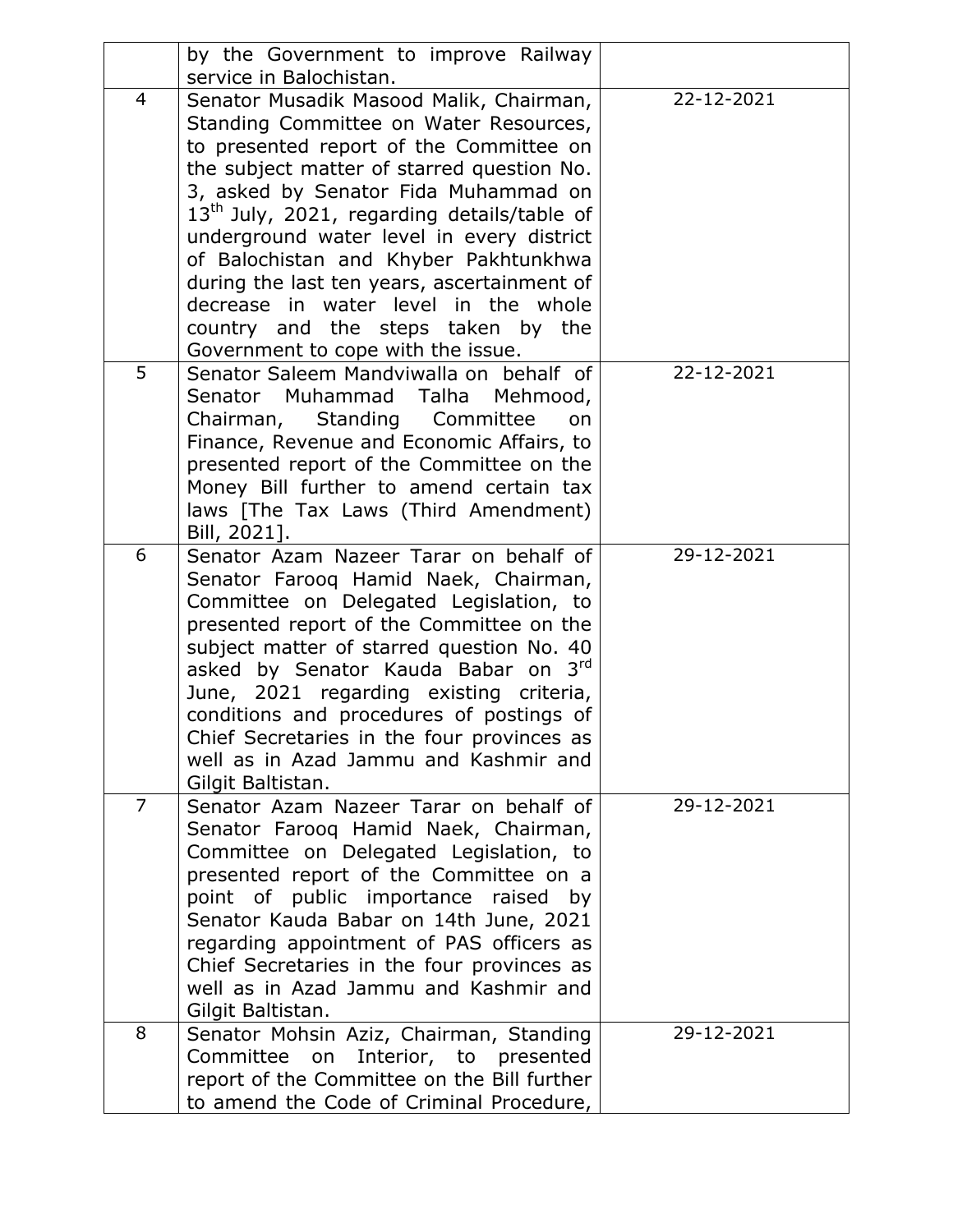| 9  | 1898 [The Code of Criminal Procedure<br>(Amendment) Bill, 2021] (Amendment of<br>Section 510), introduced by Senator<br>Shahadat Awan on 27th September, 2021. |
|----|----------------------------------------------------------------------------------------------------------------------------------------------------------------|
|    |                                                                                                                                                                |
|    |                                                                                                                                                                |
|    |                                                                                                                                                                |
|    | 29-12-2021<br>Senator Mohsin Aziz, Chairman, Standing                                                                                                          |
|    | Committee on Interior, to presented                                                                                                                            |
|    | report of the Committee on the Bill to                                                                                                                         |
|    | amend the Islamabad Capital Territory                                                                                                                          |
|    | Trust Act, 2020 [The Islamabad Capital                                                                                                                         |
|    |                                                                                                                                                                |
|    | Territory Trust (Amendment) Bill, 2020],                                                                                                                       |
| 10 | introduced by Senator Mushtaq Ahmed on<br>26th October, 2020.                                                                                                  |
|    | 29-12-2021<br>Senator Mohsin Aziz, Chairman, Standing                                                                                                          |
|    | Committee on Interior, to presented                                                                                                                            |
|    | report of the Committee on the subject                                                                                                                         |
|    | matter of starred question No. 18, asked                                                                                                                       |
|    | by Senator Kamran Murtaza on 29 <sup>th</sup>                                                                                                                  |
|    | September, 2021, regarding allotment of                                                                                                                        |
|    | Kiosks / Khokhas in Islamabad.                                                                                                                                 |
| 11 | 29-12-2021<br>Senator Seemee Ezdi on behalf of Senator                                                                                                         |
|    | Iqbal, Chairman, Standing<br>Walid                                                                                                                             |
|    | Committee on Human Rights, to present                                                                                                                          |
|    | report of the Committee on the Bill to                                                                                                                         |
|    | amend the Juvenile Justice System Act,                                                                                                                         |
|    | 2018                                                                                                                                                           |
|    | [The Juvenile Justice<br>System<br>(Amendment) Bill, 2021].                                                                                                    |
|    |                                                                                                                                                                |
| 12 | 29-12-2021<br>Senator Seemee Ezdi on behalf of Senator                                                                                                         |
|    | Walid<br>Iqbal, Chairman,<br>Standing                                                                                                                          |
|    | Committee on Human Rights, to presented                                                                                                                        |
|    | report of the Committee on the Bill to                                                                                                                         |
|    | amend the Islamabad Capital Territory                                                                                                                          |
|    | Child Protection Act, 2018 [The Islamabad                                                                                                                      |
|    | Territory<br>Child<br>Protection<br>Capital                                                                                                                    |
|    | (Amendment) Bill, 2021].                                                                                                                                       |
| 13 | 29-12-2021<br>Senator Seemee Ezdi on behalf of Senator                                                                                                         |
|    | Walid<br>Iqbal, Chairman,<br>Standing                                                                                                                          |
|    | Committee on Human Rights, to presented                                                                                                                        |
|    |                                                                                                                                                                |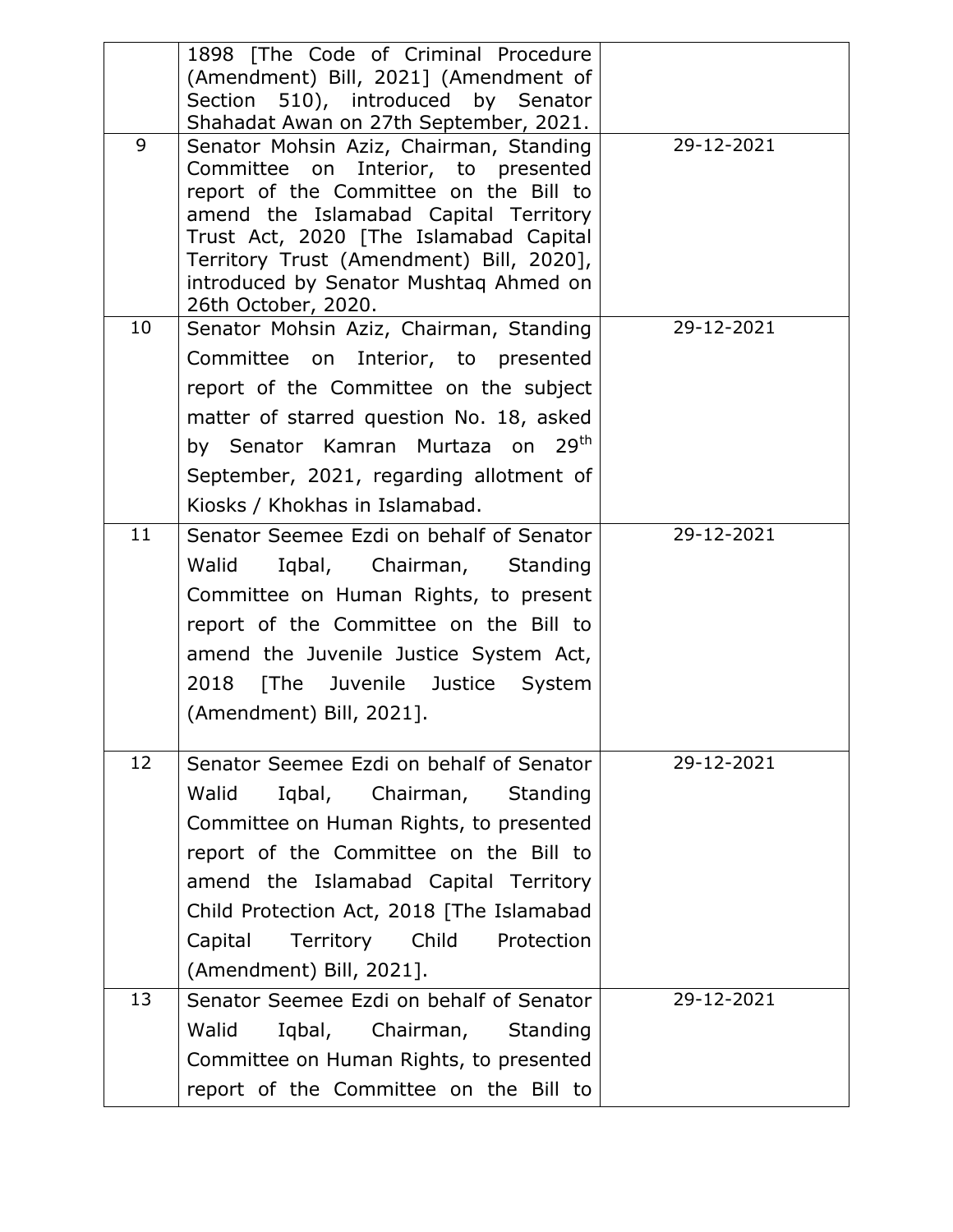|    | amend the National Commission on the                 |            |
|----|------------------------------------------------------|------------|
|    | Rights of Child Act, 2017 [The National              |            |
|    | Commission on the Rights of Child                    |            |
|    | (Amendment) Bill, 2021].                             |            |
| 14 | Senator Seemee Ezdi on behalf of Senator             | 29-12-2021 |
|    | Walid<br>Iqbal, Chairman, Standing                   |            |
|    | Committee on Human Rights, to presented              |            |
|    | report of the Committee on the Bill to               |            |
|    | amend the Protection against Harassment              |            |
|    | of Women at the Workplace Act, 2010                  |            |
|    | [The Protection against Harassment of                |            |
|    | Women at the Workplace (Amendment)                   |            |
|    | Bill, 2021].                                         |            |
| 15 | Senator Ejaz Ahmad Chaudhary,                        | 29-12-2021 |
|    | Chairman, Standing Committee<br>on                   |            |
|    | Narcotics Control, to presented report of            |            |
|    | the Committee on the Bill further to                 |            |
|    | amend the Control of Narcotic Substances             |            |
|    | Act, 1997 [The Control of Narcotic                   |            |
|    | Substances (Second Amendment) Bill,                  |            |
|    | 2020].                                               |            |
| 16 | Ejaz Ahmad<br>Chaudhary,<br>Senator                  | 29-12-2021 |
|    | Chairman, Standing Committee<br>on                   |            |
|    | Narcotics Control, to presented report of            |            |
|    | the Committee on the subject matter of               |            |
|    | starred question No. 15, asked by Senator            |            |
|    | Bahramand Khan Tangi on 14 <sup>th</sup> July, 2021, |            |
|    | regarding number of drug rehabilitation              |            |
|    | centers established in the country during            |            |
|    | the last two years along with budgetary              |            |
|    | allocation.                                          |            |
| 17 | behalf of<br>Senator Kamil Ali Agha on               | 29-12-2021 |
|    | Senator Prince Ahmed Umer Ahmedzai,                  |            |
|    | Chairman,<br><b>Standing</b><br>Committee<br>on      |            |
|    | Communications, to present report of the             |            |
|    | Committee on the Bill further to amend               |            |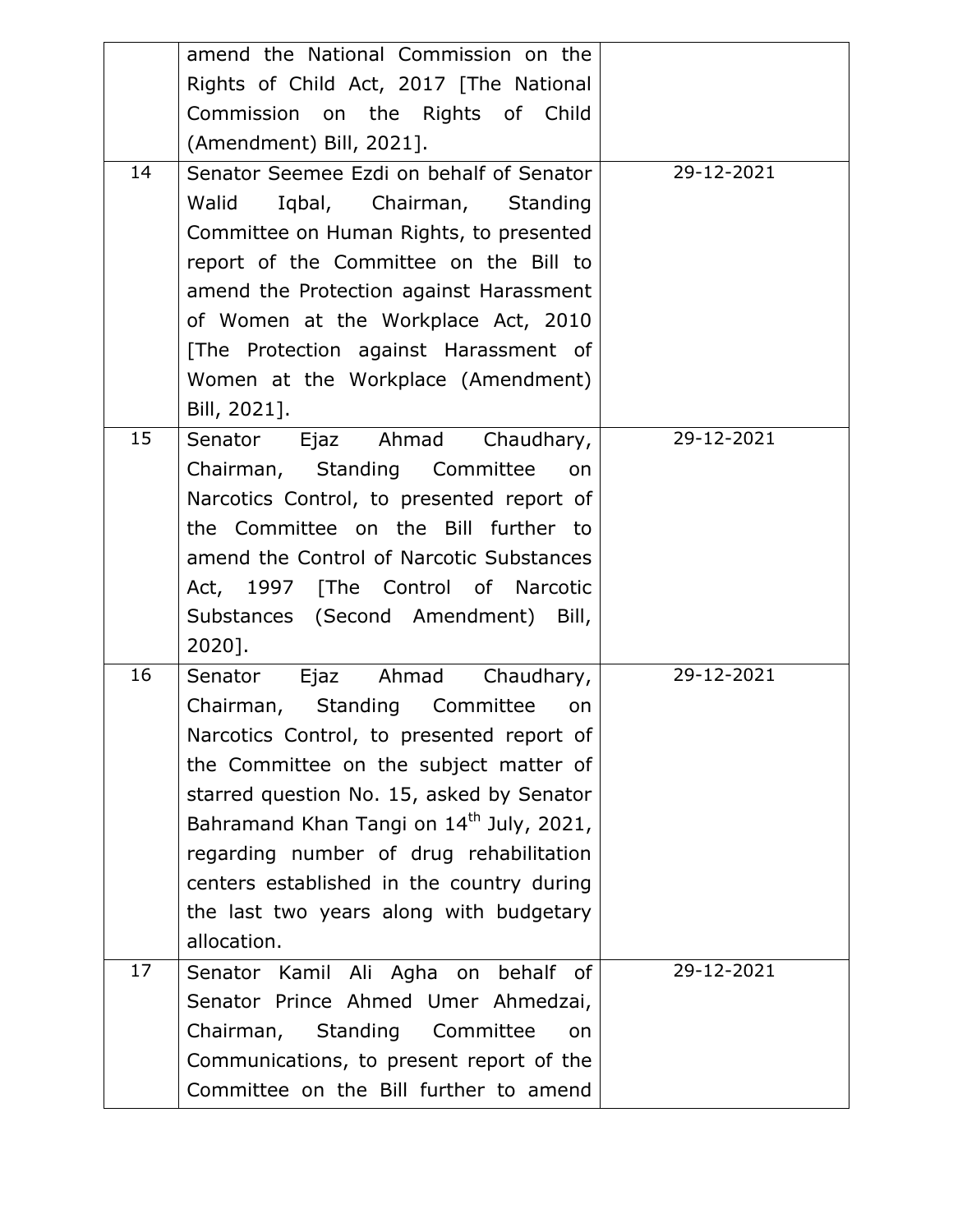| the National Highways Safety Ordinance,          |  |
|--------------------------------------------------|--|
| 2000   The National Highways Safety              |  |
| (Amendment) Bill, 2021], introduced by           |  |
| Senator Mohsin Aziz on 8 <sup>th</sup> November, |  |
| 2021.                                            |  |

# **PAPERS LAID BEFORE THE SENATE DURING SESSION 316th**

- 1. Mr. Ali Muhammad khan, Minister of State for Parliamentary Affairs on behalf of Mr. Shaukat Fayaz Ahmed Tarin, Adviser to the Prime Minister on Finance and Revenue, to laid before the Senate the Annual Report for the financial year 2020-21 of the Board of Directors of the State Bank of Pakistan on the state of Pakistan's Economy along with statistical supplement as required under section 9A (2) of the State Bank of Pakistan Act, 1956.
- 2. Mr. Muhammad Ayub Afridi, Adviser to the Prime Minister on Overseas Pakistanis and Human Resource Development, to laid before the Senate 41 Instruments (14 Conventions, 4 Protocols and 23 Recommendations) of the International Labour Organization (ILO), as required by Article 19 of the ILO Constitution for information.
- 3. Mr. Zaheer-ud-din babar awan, Adviser to the Prime Minister on Parliamentary Affairs, to lay before the Senate a copy of the Paigham-e-Pakistan adopted and recommended for laid in the Parliament by the Council of Islamic Ideology in its extraordinary / special meeting held on 20th December, 2021.
- 4. Mr. Zaheer-ud-din babar awan, Adviser to the Prime Minister on Parliamentary Affairs, on behalf of Senator Shaukat Fayaz Ahmed Tarin, Minister for Finance and Revenue, to lay before the Senate the Rules under sub-section 3 of Section 21 of the Pakistan Single Window Act, 2021(III of 2021).

# **POINTS OF PUBLIC IMPORTANCE RAISED DURING THE SESSION**

1. Senator Sardar Muhammad Shafeeq Tarin spoke about regarding the arrest of some senior doctors in Quetta.

#### **After hearing the Member, the Chairman Senate directed to Secretary Senate Please report from Secretary Balochistan**

2. Senator Dost Muhammad Khan spoke about regarding the malpractices of Police at Islamabad Airport.

#### **After hearing the Member, the matter was referred to the Committee concerned.**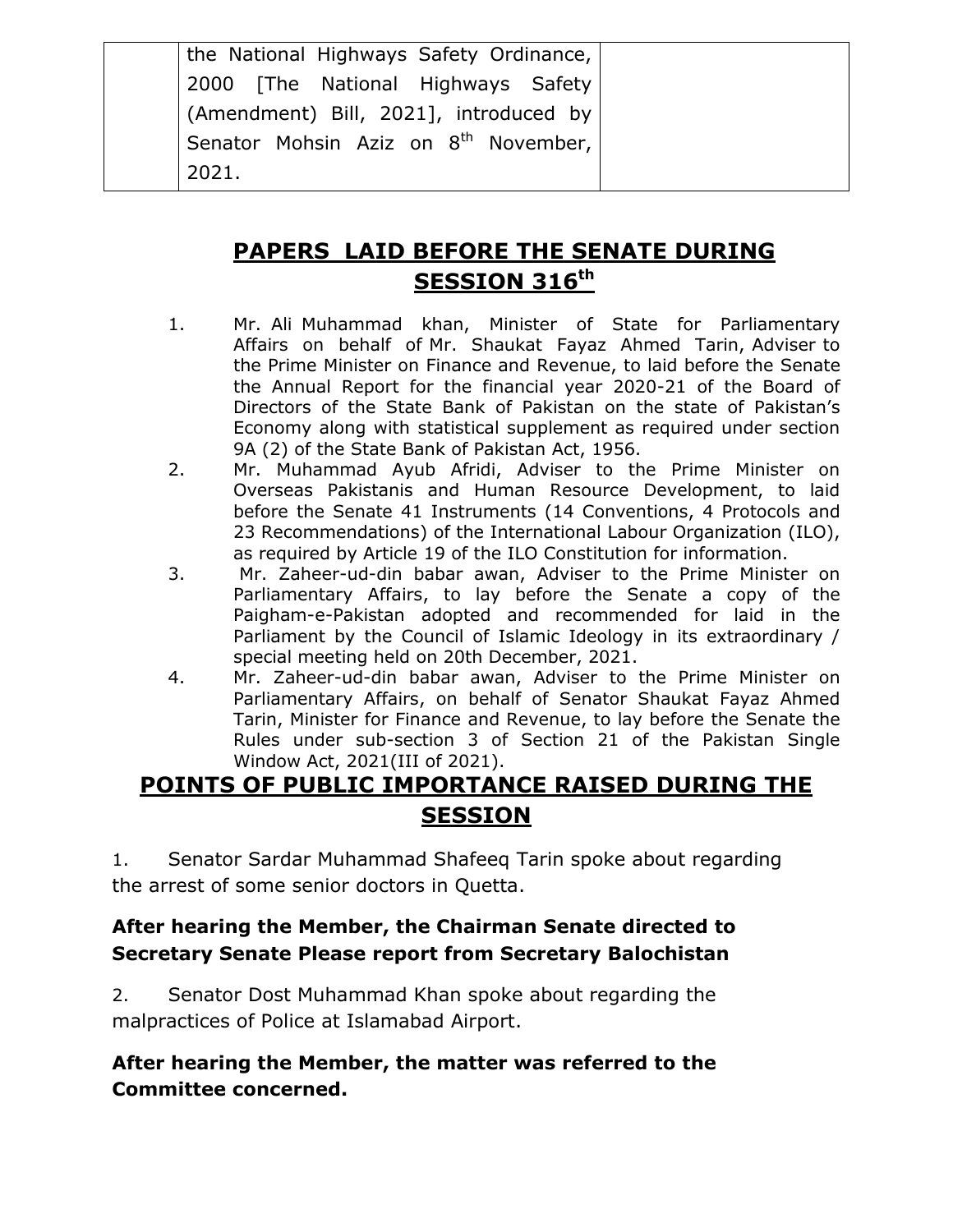3. Senator Mushtaq Ahmed spoke regarding non implementation of quota in medical colleges.

> Following Member's also spoke on the issue:- Senator Anwaar-ul-Haq Kakar.

#### **After hearing the Member's, the matter was referred to the Committee concerned.**

4. Senator Mian Raza Rabbani spoke regarding Lesser Role of Parliament on National Issues and Concern of Parliamentarians on Money Bill.

Following Member's also spoke on the issue:-

Senator Dr. Shahzad Waseem, Leader of the House

5. Senator Behramand Khan Tangi spoke regarding non issuance of visa to the Medical Students by the Chinese Government.

# **After hearing the Member, the matter discuss with Foreign Office.**

6. Senator Muhammad Tahir Bizinjo spoke regarding the grievances and issues of Balochistan.

7. Senator Danesh Kumar regarding spoke maintenance of PEP Account for Parliamentarians SBP.

# **After hearing the Member's, the matter was referred to the Standing Committee Finance and called the Governor State Bank.**

8. Senator Prof. Dr. Mehr Taj Roghani spoke regarding non-E tag vehicles crossing through E-Tag lines on motorway.

## **After hearing the Member, the matter was referred to the Committee concerned.**

- 9. Senator Muhammad Akram spoke regarding law and Order and economic issues of Balochistan.
- 10. Senator Kauda Babar spoke on scarcity of gas and electricity in Balochistan.

**After hearing the Member, the Chairman Senate directed to Secretary Senate Please report from SSGC Karachi on shortage of GAS.**

11. Senator Moulana Abdul Ghafoor Haidri spoke regarding gas shortage in district Qallat.

**After hearing the Member, the Chairman Senate directed to Secretary Senate Please report from MD.Gas.**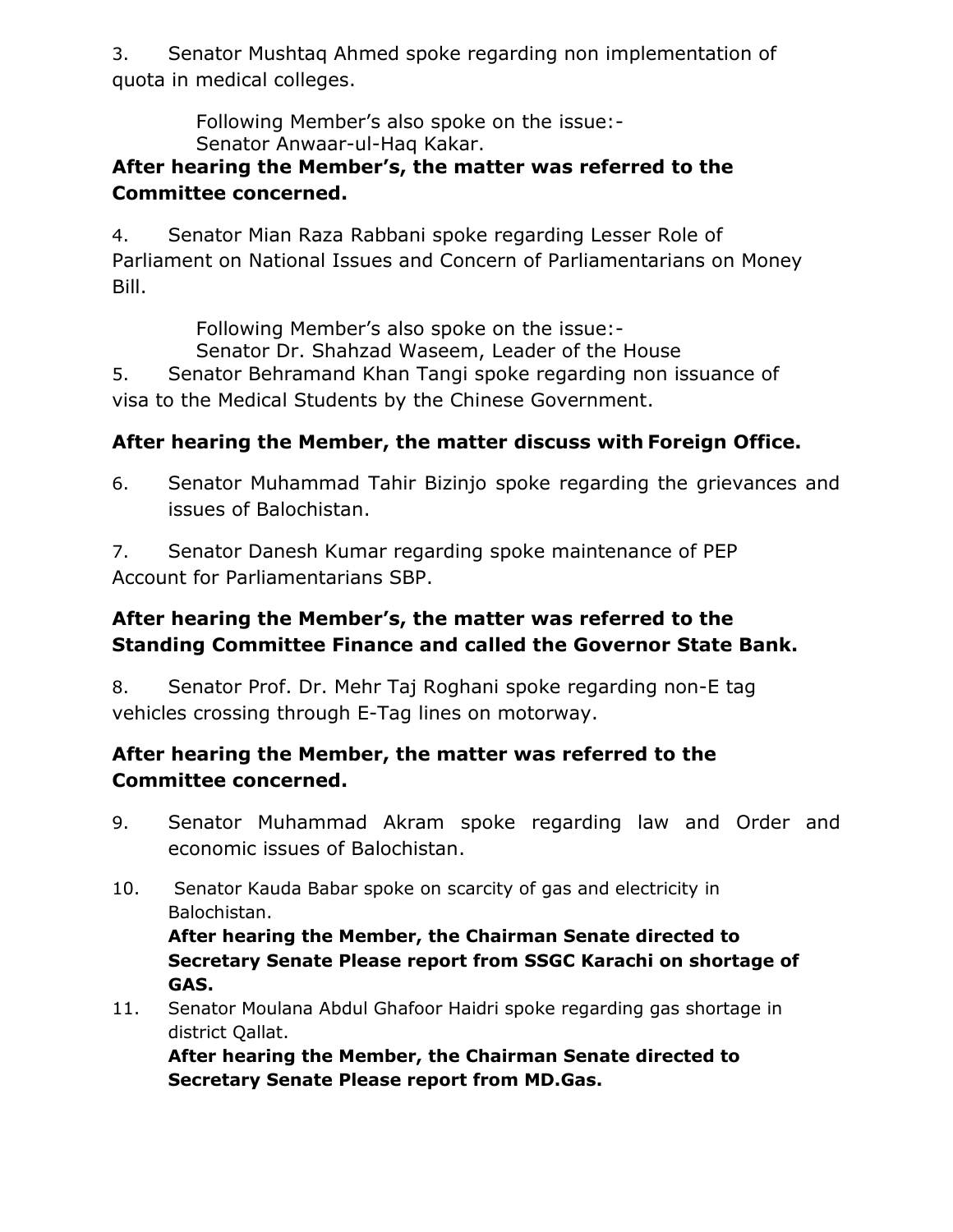12. Senator Fida Muhammad spoke regarding increase in fuel price adjustment in electricity bills.

Following Member's also spoke on the issue:-

- 1.Senator Atta Ur Rehman
- 2. Senator Danesh Kumar

#### **After hearing the Member, the matter was referred to the Committee concerned.**

13. Senator Danesh Kumar spoke regarding advertisement published in the newspapers for recruitment of sanitary workers in Mirpur Khas.

#### **Mr. Ali Muhammad Khan, Minister of State for Parliamentary Affairs respond the issue.**

#### **After hearing the Member, the matter was referred to the Committee concerned.**

- 14. Senator Eajz Ahmed Chaudhry spoke regarding initiative of the Government to overcome the problem of air pollution.
- 15. Senator Azam Nazeer Tarar regarding Wajiha Swati killing case. **After hearing the Member, the Chairman Senate directed to Senator Mohsin Aziz take up the issue and Please summon to IG Punjab and IG Kpk.**
- 16. Senator Sardar Muhammad Shafiq Tareen spoke regarding tax tribunal cases

#### **After hearing the Member, the matter was referred to the Law Committee.**

- 17. Senator Mushtaq Ahmed spoke regarding month of October fuel price adjustment in December electricity bills.
- 18. Senator Kamran Murtaza regarding spoke rising law and order situation in Balochistan
- 19. Senator Pir Sabir Shah spoke regarding pollution in KPK.
	- **After hearing the Member, the matter was referred to the Committee concerned.**
- 20. Senator Muhammad Tahir Bizenjo spoke regarding Facilitation in Border Trade.

**After hearing the Member, Chairman said we are working on it.**

21. Senator Shahadat Awan regarding spoke provision of clean drinking water to rural areas.

**After hearing the Member, Chairman said that this is Provisional subject but we will forward to Government of Punjab.**

22. Senator Sherry Rehman spoke regarding National Security Policy.

#### **At 12:20pm opposition walkout and came back at 12:21**

Following Members spoke